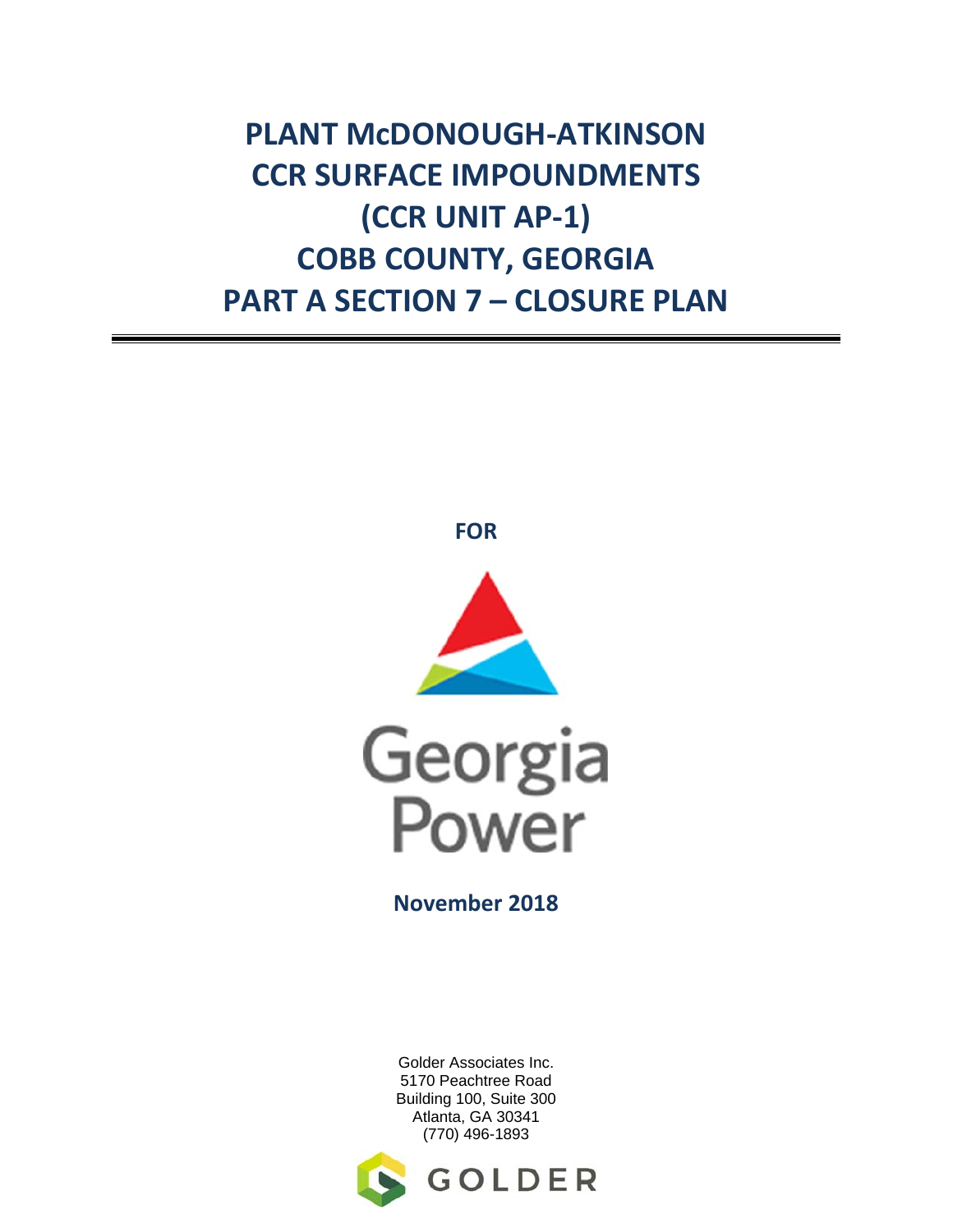# **Table of Contents**

| 1.0 |         |  |  |
|-----|---------|--|--|
| 2.0 |         |  |  |
|     | 2.1     |  |  |
|     | 2.1.1   |  |  |
|     | 2.1.2   |  |  |
|     | 2.1.3   |  |  |
|     | 2.1.4   |  |  |
|     | 2.1.5   |  |  |
|     | 2.1.5.1 |  |  |
|     | 2.1.5.2 |  |  |
|     | 2.1.5.3 |  |  |
|     | 2.2     |  |  |
|     | 2.3     |  |  |
|     | 2.3.1   |  |  |
|     | 2.3.2   |  |  |
|     | 2.3.3   |  |  |
|     | 2.3.4   |  |  |
|     | 2.3.5   |  |  |
|     | 2.4     |  |  |
|     | 2.5     |  |  |
| 3.0 |         |  |  |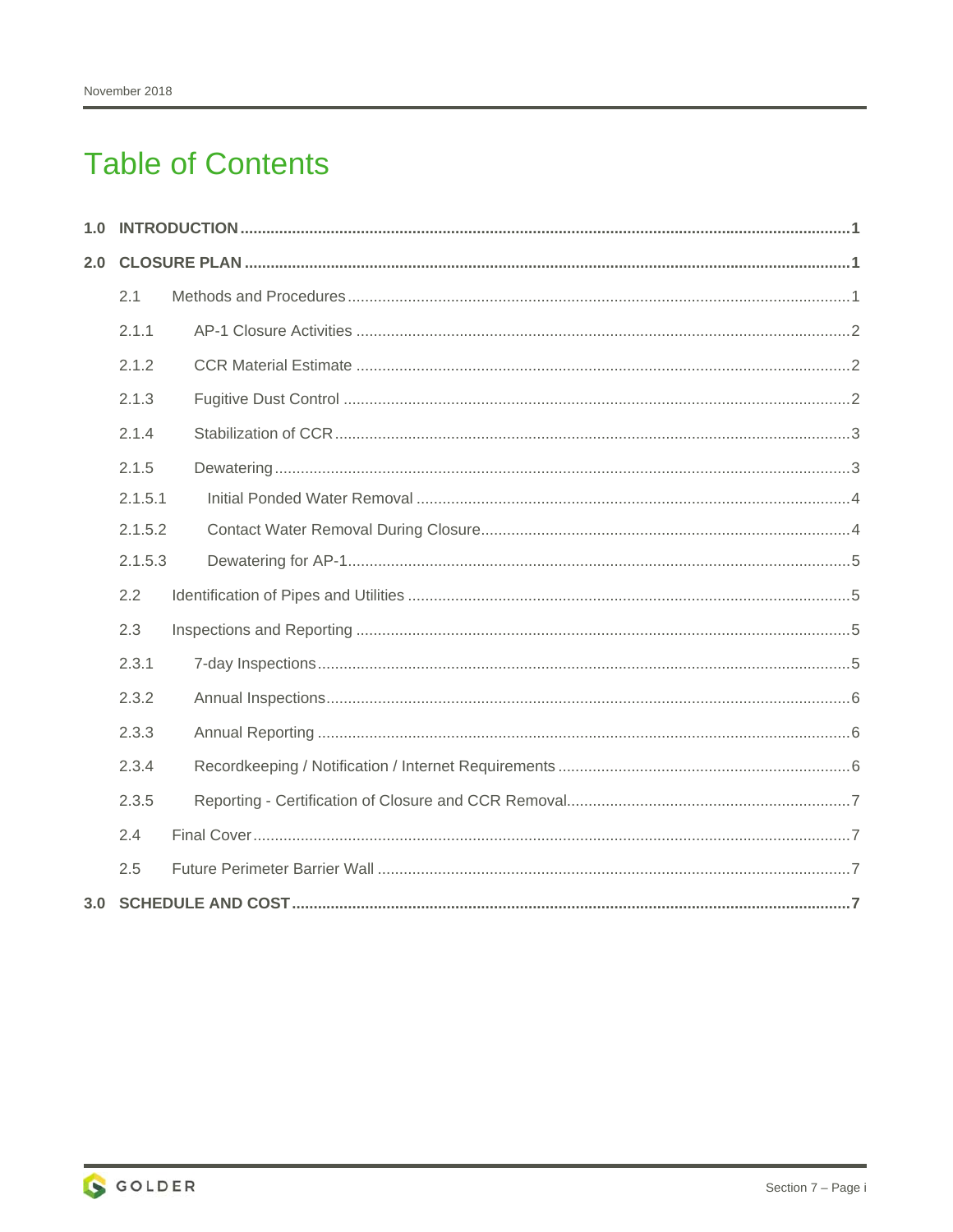# **1.0 INTRODUCTION**

This Closure Plan for Georgia Power's AP-1 was prepared in accordance with the State of Georgia Solid Waste Management Rule 391-3-4-.10(9)(c)(6)(v) for inactive surface impoundments, 40 CFR Part §257, Subpart D and meets the requirements of 40 CFR §257.102(b).

AP-1 has undergone closure in place in accordance with §257.102(d), and no longer receives CCR.

Facility details are as follows:

#### **Site Name / Address**

Plant McDonough – Atkinson 5551 South Cobb Drive SE Atlanta, GA 30339

#### **Authorized Official / Site Contact**

General Manager Georgia Power Company 241 Ralph McGill Boulevard Atlanta, GA 30308

404-506-6505

#### **CCR Unit**

Ash Pond 1 (AP-1)

**Closure Method**  Close in Place (AP-1)

# **2.0 CLOSURE PLAN**

The purpose of this Closure Plan is to outline the methods and procedures used to close AP-1 consistent with recognized and generally accepted good engineering practices. A notice of intent to close was completed for AP-1 on December 7, 2015 indicating the Unit would undergo closure in accordance with 40 CFR §257.102(d) and  $391-3-4-10(7)(v)$ . This Closure Plan may be amended in accordance with the requirements of 40 CFR §257.102(b)(3).

## **2.1 Methods and Procedures**

The AP-1 closure plan consists of closure in place of AP-1 with placement of CCR excavated from portions of AP-1, AP-2 and AP-3 to achieve the final grades.

During closure, AP-1 was dewatered as required to facilitate closure. CCR was graded within the consolidated footprint of the impoundment to create a stable subgrade for the final cover system.

The CCR Rule requires closure to be conducted in a manner that minimizes the need for further maintenance and controls, and minimizes or eliminates, to the maximum extent feasible to protect human health and the environment, the post closure infiltration of liquids into the CCR and potential releases of CCR from the unit. For AP-1 this was accomplished by providing sufficient grades and slopes to: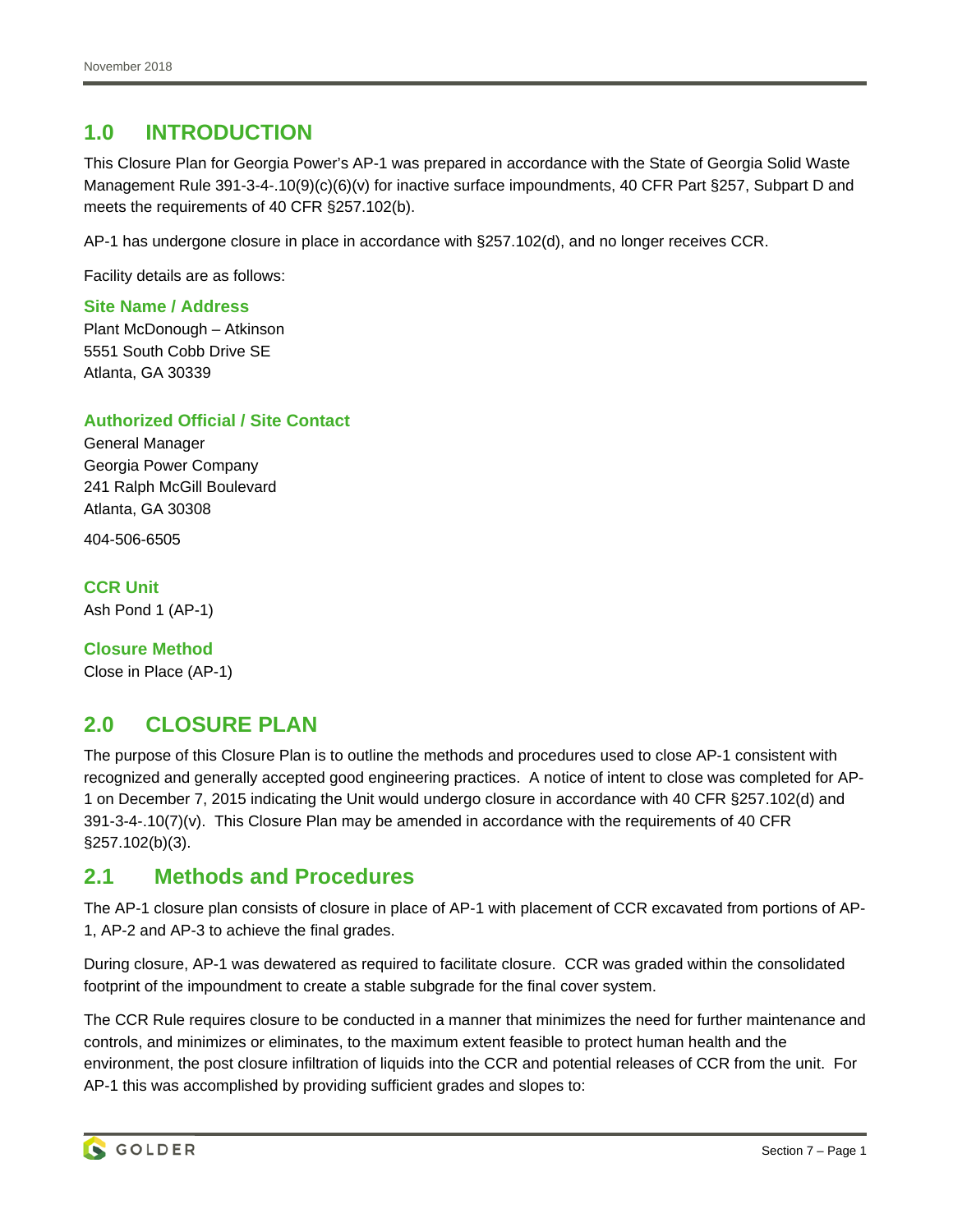- **Preclude the probability of future impoundment of water, sediment, or slurry;**
- Ensure slope and cover system stability;
- Minimize the need for further maintenance of the CCR unit; and
- Be completed in the shortest amount of time consistent with recognized and generally accepted good engineering practices.

## **2.1.1 AP-1 Closure Activities**

The closure procedures for CCR Unit AP-1 included the following activities:

- Clearing and grubbing of all vegetative intermediate cover present at AP-1 (as well as at adjacent CCR Unit AP-2). All organic material was removed and disposed of off-site;
- **EXCAVATER 15 EXCAVATE:** Excavation of CCR from AP-2 and placement in AP-1;
- Excavation of CCR from CCR Unit AP-3 and placement in AP-1 to achieve final design grades;
- CCR materials relocated to Unit AP-1 for closure as fill were placed in uniform layers of twelve (12) inches maximum thickness, and upon completion of compaction, the slopes were cut back to the final grades.
- In place CCR materials, and where applicable structural fill, were compacted as a subgrade for the final cover system installation. Compacted structural fill and CCR subgrade beneath the geomembrane component of the final cover were specified to be free of roots, debris, and all stones and clay clods greater than one-quarter  $(1/4)$  inch maximum.
- **Placement of the final closure system consisting of the Closure Turf system which consists of a flexible** membrane liner (FML) and synthetic turf system to provide erosion control and stormwater management for the completed surfaces.

All CCR from the Plant McDonough CCR Unit AP-2 has been removed at the time of this permit submittal, with AP-3/4 being closed through a combination of closure by removal and closure in place. The AP-2 and AP-3/4 Unit closures are being presented as a separate permit submittal.

Surface water inflow to AP-1 is composed entirely of stormwater runoff from the impoundment footprint, totaling approximately 29.7 acres of contributing area. Based on an engineering analysis, AP-1 is capable of adequately managing the inflow from the 24-hour, 100-year storm event without overtopping the embankment or any of the system's storm channels. The storm water channels have adequate capacity to manage the resulting outflow. The surface water management systems for the closed unit is provided in the Engineering Report located in Part B of this permit submittal.

## **2.1.2 CCR Material Estimate**

The final closed configuration of Unit AP-1 contains approximately 1,400,000 cubic yards of CCR consolidated and closed in place.

## **2.1.3 Fugitive Dust Control**

This fugitive dust control plan identifies and describes the CCR fugitive dust control measures that GPC used to minimize CCR from becoming airborne at the facility, including CCR fugitive dust originating from ash ponds, roads, and material handling activities. GA EPD State CCR Rule 391-3-4-.10(2)(a) (incorporating 40 CFR

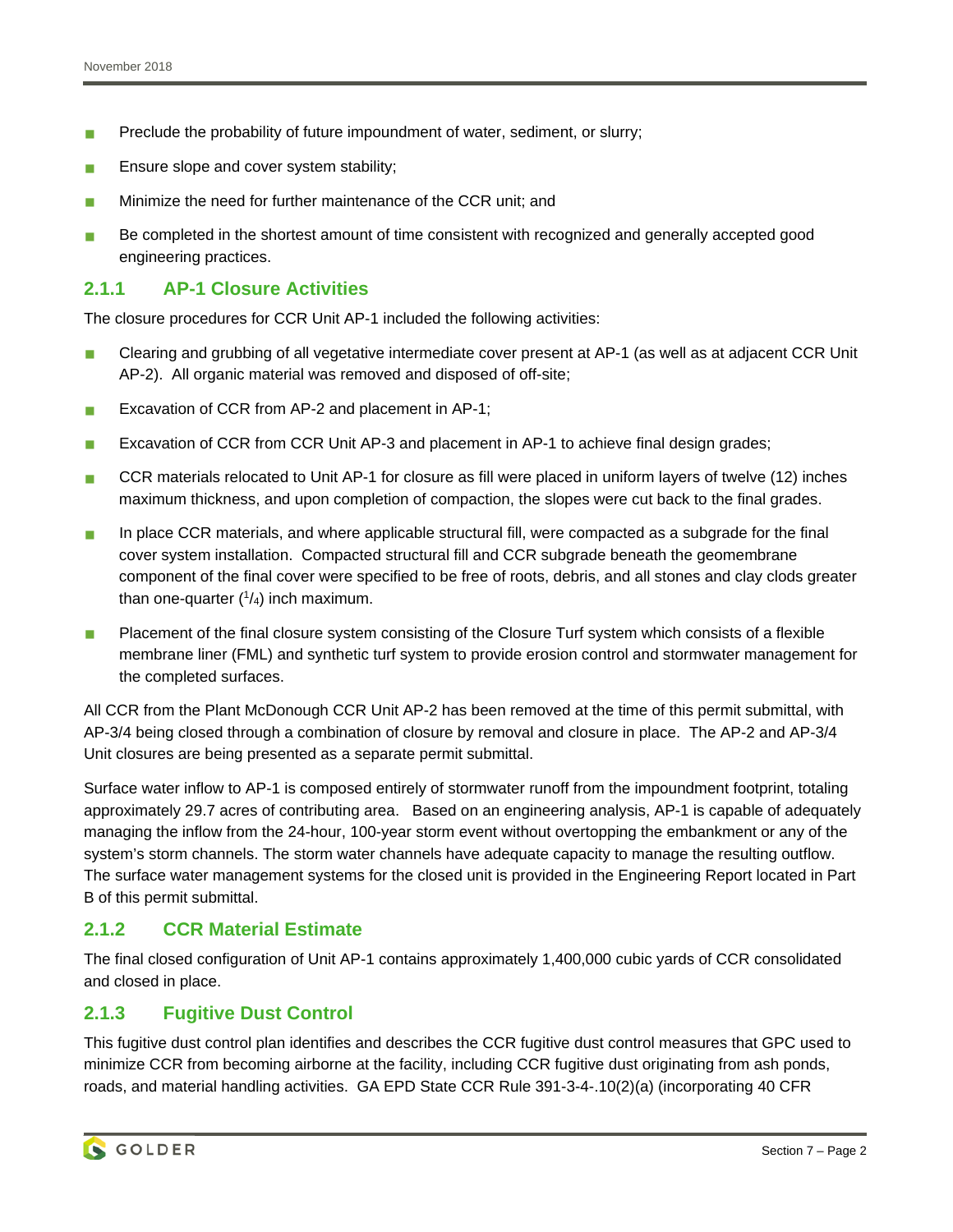§257.53 by reference) defines "fugitive dust" as "solid airborne particulate matter that contains or is derived from CCR, emitted from any source other than through a stack, or chimney."

Fugitive dust originating from the ash ponds and ash pond closure activities were controlled using water suppression or polymer tackifiers.

The fugitive dust control measures identified and described in this plan were adopted and implemented based upon an evaluation of site-specific conditions and are determined to be applicable and appropriate for the Plant McDonough ash pond closures. Evaluation included assessing the effectiveness of the fugitive dust control measures for the facility, taking into consideration various factors such as site conditions, weather conditions, and operating conditions.

CCR that is transported via truck to stockpiling prior to loading in trucks for hauling will be conditioned to appropriate moisture content to reduce the potential for fugitive dust.

Water suppression or polymer tackifiers will be used as needed to control fugitive dust on facility roads used to transport CCR and other CCR management areas. Speed limits will be utilized to reduce the potential for fugitive dust. Trucks used to transport CCR will be filled to or under capacity to reduce the potential for material spillage.

GPC and construction personnel will assess the effectiveness of the control measures by performing visual observations of the ash ponds and surrounding areas and implementing appropriate corrective actions for fugitive dust, as necessary.

 Any complaint received from a citizen regarding a CCR fugitive dust event at the facility will be documented and investigated. Appropriate steps will be taken, including any corrective action, if needed.

## **2.1.4 Stabilization of CCR**

Unit AP-1 was originally formed by construction of a contiguous set of side-hill embankments. The closure design of Unit AP-1 includes a combination of ash and soil slopes and embankments to achieve stable closure. Final slopes comprised of compacted ash are a maximum of 4H:1V, and the earthen dams around the perimeter are nominally 2.5H:1V or shallower. Golder evaluated the stability of the dikes and closure faces surrounding AP-1 in the four loading conditions in accordance with section §257.73(e) of the CCR Rule:

- **Maximum Pool Storage (§ 257.73(e)(i))**
- **Maximum Pool Surcharge (§ 257.73(e)(ii))**
- Seismic Loading Conditions (§ 257.73(e)(iii))
- Post-Seismic Liquefaction Conditions (when liquefaction susceptible materials are present; § 257.73(e)(iv))

For each loading case, the dikes and closure conditions were calculated to meet the target factor of safety presented in the CCR Rule. Additional detail is presented in the Engineering Report provided in Part B of the permit application.

#### **2.1.5 Dewatering**

Dewatering during closure activities includes removing water using a variety of methods, including but not limited to passive, gravity-based methods (e.g. rim ditches) and/or active dewatering methods (e.g. pumps and well points) as needed to allow for CCR excavation and transportation.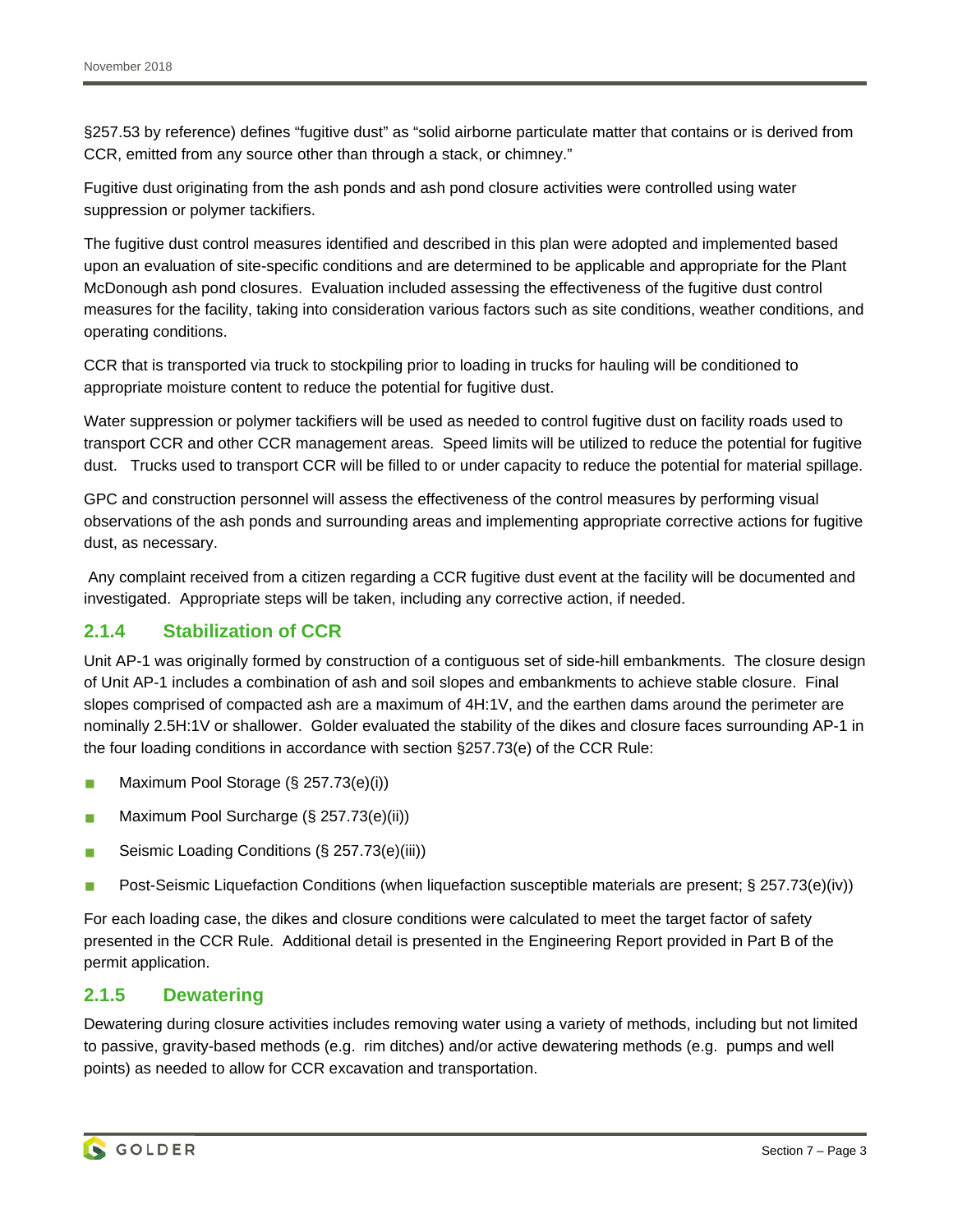In addition to dewatering, Georgia Power developed and implemented a plan for water treatment at the site during closure consisting of a range of treatment technologies, compliance sampling (constituents, frequency, and locations) for compliance with both the site's National Pollutant Discharge Elimination System (NPDES) permit and the CCR Rule to provide treatment and management of discharge of contact water from the units.

At the time of this permit application, closure efforts for the closure in place of AP-1 are complete. CCR contact water continues to be treated by an on-site wastewater treatment system (WWTS) to support other ongoing ash pond closure activities in compliance with the EPD approved Ash Pond Dewatering Plan (Dewatering Plan). This plan provides a summary of previously completed dewatering activities during the closure of the CCR Ponds at Plant McDonough. The Dewatering Plan provides the generic framework for these activities during removal, relocation, and consolidation of CCRs during the Plant McDonough CCR pond closure project. Variations in site conditions, construction means and methods, climate conditions, and other factors impact the dewatering sequencing and/or approach to the project. During the closure project, specific construction means and methods were reviewed and approved by the construction management and oversight team.

## *2.1.5.1 Initial Ponded Water Removal*

Initial stages of construction and dewatering included the removal of ponded water contained in the CCR units. AP-1 is an inactive surface impoundment that was in service until 1968 when Georgia Power ceased placing CCR in AP-1 upon reaching nominal storage capacity. AP-1 was covered with an intermediate system and the unit was utilized as a lay down area. Prior to closure activities in 2016, there was heavy vegetation and trees in the west and north portions of AP-1.

At the start of closure construction, ponded water within AP-1 was managed and lowered via pumping to the AP-3 S-ditch feeding to the AP-4 supernatant pond area and water treatment was established at the site. Primary outflow from the CCR water treatment units was through the NPDES permitted outfall.

The CCR closure wastewater treatment system (WWTS) facility is located on a built platform over an area of natural high ground to the south of and between AP-3 and AP-4 adjacent to the AP-4 outfall area. Once water treatment was established and confirmed to provide treatment within compliance with the selected water treatment constituent and parameter limits, the AP-4 outlet was closed off from regular flows from the AP-4 supernatant settling pond

Wastewater treatment was completed on an as needed demand basis during closure of AP-1 and was adjusted as applicable to meet the changes in volumetric demands during closure and in post-closure.

## *2.1.5.2 Contact Water Removal During Closure*

Water level lowering within the Units will occur naturally as free water is removed and CCR areas are capped and closed. Additionally, in order to allow for safe excavation and working on ash areas it was necessary to lower water levels below the surface and back behind cut slope areas.

During closure construction, run-on stormwater and run-off contact water (e.g. stormwater that has come into contact with CCR) was controlled with best management practices such as channels, diversion berms, and pumps and managed in accordance with the NPDES Construction Storm Water, Industrial Storm Water and Industrial Wastewater Discharge permit(s). Phased erosion and sediment control plans were developed for the closure construction activities, as needed.

Additionally, to facilitate safe construction and to accelerate drainage active dewatering techniques may be used. Both passive and active dewatering occurred throughout the construction process to provide for moisture conditioning and slope stability and as progress towards the long-term dewatering of capped CCR materials.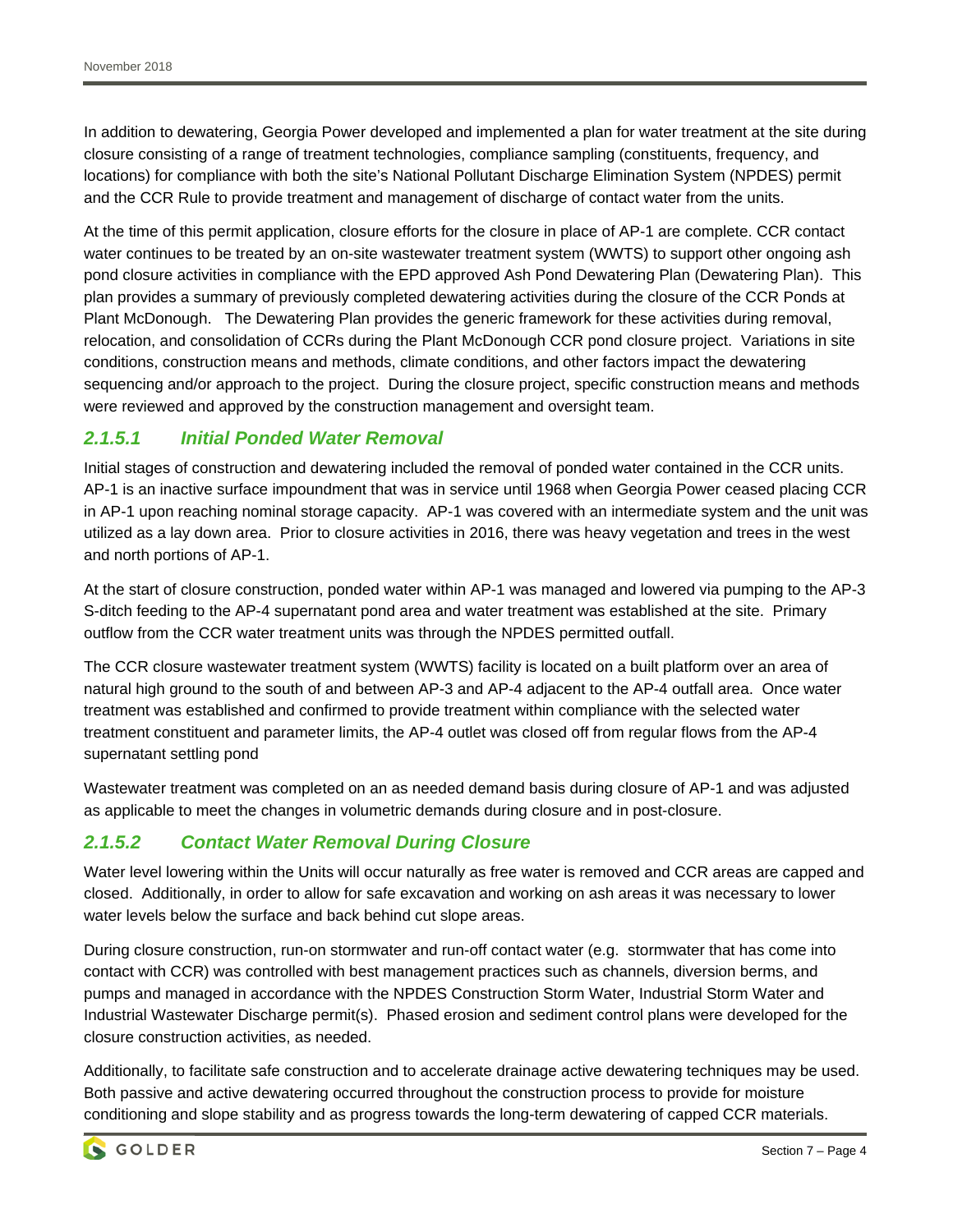Removal of contact water was completed within the limits of the CCR units using both in-situ (in place prior to excavation / handling) and ex-situ (with means after initial handling / excavation) techniques. In-situ dewatering techniques consist of but are not limited to the following: trench drains, rim ditching, wick points, well points, and deep wells. Ex-situ dewatering techniques consist of but are not limited to the following: gravity dewatering (settling basins and/or lateral trenching), racking and windrowing, filter press drying, centrifuge dewatering, geotextile tube dewatering, paste thickening, and absorbent desiccation.

## *2.1.5.3 Dewatering for AP-1*

Following free water removal, dewatering for the closure of AP-1 progressed with a combination of in-situ and exsitu dewatering techniques as required to moisture condition CCR materials for safe excavation, grading activities, and to prepare them for placement as fill within the AP-1 closure area.

A combination of well points, rim ditches, windrows, trenches, racking, preferential sloping to drain, gravity drainage, and natural drying were used during the safe closure of AP-1 which was completed prior to the timing of this permit submittal.

# **2.2 Identification of Pipes and Utilities**

Several pipes and utilities were present at Unit AP-1 prior to closure and some remain in service as part of Plant or municipal operations post-closure. These utilities are summarized below.

- **Existing 24 to 30-inch natural gas pipelines are located to the south and east of AP-1 and within the gas** conditioning yard to the NE of Unit AP-1. The gas lines are a part of the plant's power generation infrastructure.
- Existing overhead electric lines are located above and adjacent to AP-1; these lines are specified to remain following closure. Existing transmission line structure foundations are located in and adjacent to AP-1. Appropriate excavation methods were utilized to take care around these existing structures during closure, including hand excavation around the existing foundations. These transmission lines remain within and surrounding the closed AP-1 Unit and are located on the Closure Design Plan as part of this permit application.
- **Existing historic storm drain inlets and piping were abandoned during closure via a combination of removal** or grouting for portions left in place.
- A historic 8 inch oil line existed within AP-1 prior to closure and this pipeline was abandoned by a combination of removal or grouting for portions left in place.
- **Existing Cobb County water and sewer utility lines are located to the west and south of AP-1 and remained** in place during and following closure.

It should be noted that Plant McDonough is an operating power generation facility, and has been in operation since the 1930's. As such, there is plant infrastructure integral to power generation located in close proximity to the permit boundary for AP-1, as well as historical plant infrastructure no longer in use.

# **2.3 Inspections and Reporting**

## **2.3.1 7-day Inspections**

Prior to the completion of closure construction for the Units, GPC inspected the soil embankments of the Units at intervals not exceeding seven (7) days. The 7-day inspections are made by a Qualified Person and include observation and documentation of any appearance of actual or potential structural weakness and other conditions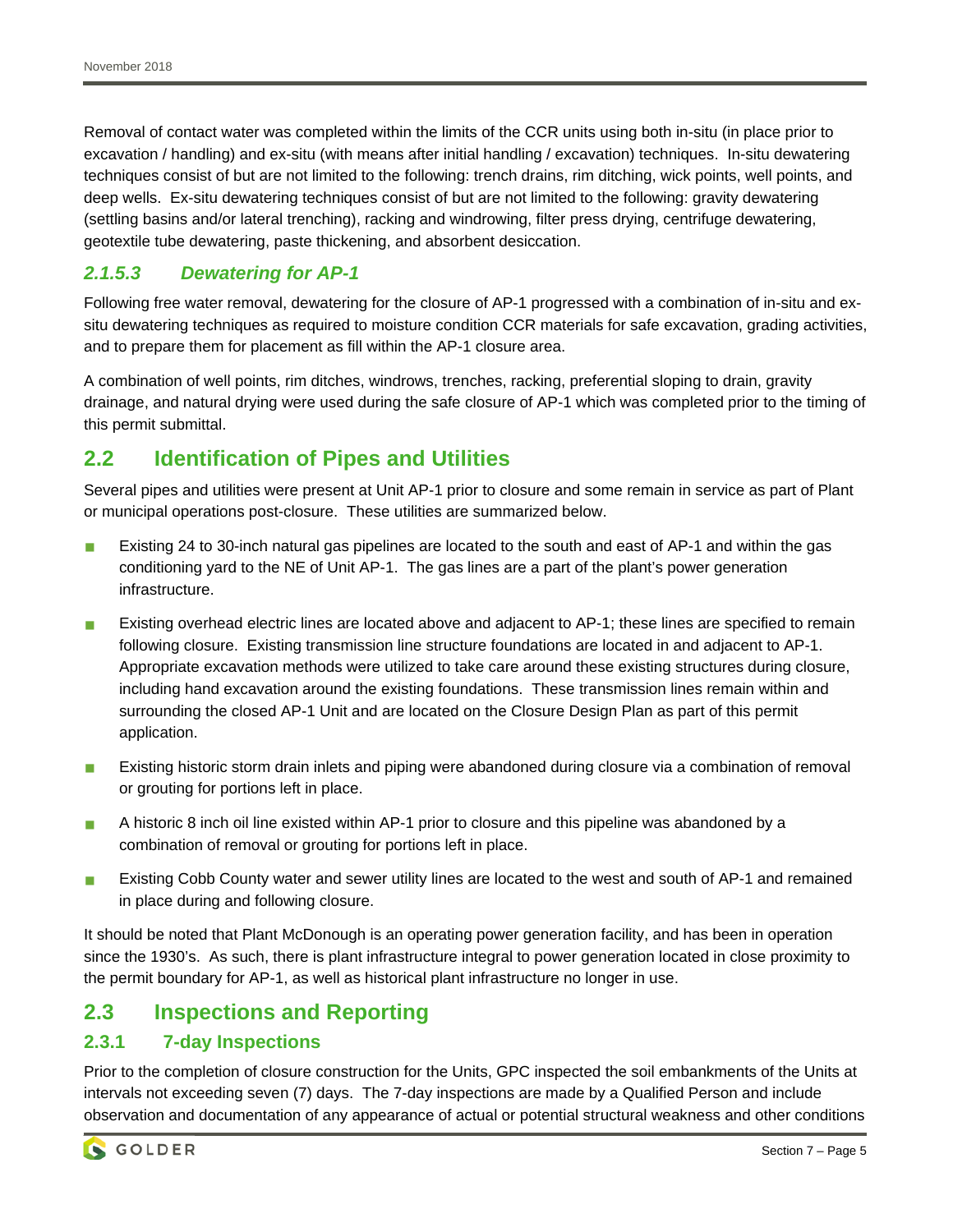which are disrupting or have the potential to disrupt the closure activities or the safety of the surface impoundment.

GPC records these inspections on a form that is filed in the facility's operating record.

If a potential deficiency or release is identified during an inspection, GPC will remedy the deficiency or release as soon as feasible. GPC will prepare documentation detailing the corrective measures taken and place it in the facility's operating record.

#### **2.3.2 Annual Inspections**

As required by Chapter 391-3-4-.10(5)(b), which incorporates the operating criteria listed in 40 CFR 257.80, 40 CFR 257.82, and 257.84 of the Federal CCR Rules, a Professional Engineer registered in Georgia has completed annual inspections of AP-1 on an annual basis through the completion of closure construction. The inspection includes, at a minimum:

- A visual inspection of the Units to identify signs of distress or malfunction of the compacted soil embankment and/or the principal spillway.
- A review of available information regarding the status and condition of the Units, including, but not limited to, files available in the facility's operating record such as:
	- The results of weekly inspections and the results of previous annual inspections,
	- Files available in the operating record and other conditions which have disrupted or have the potential to disrupt the closure activities or safety of the Units.

#### **2.3.3 Annual Reporting**

At the completion of each annual inspection, the Professional Engineer who completed the inspection prepares an annual report that includes the following:

- Any changes in geometry of the soil embankments since the previous annual inspection;
- $\blacksquare$  The approximate volume of CCR contained in the Units at the time of the inspection;
- **Any appearances of an actual or potential structural weakness of the CCR within the Units, or any existing** conditions that are disrupting or have the potential to disrupt the closure activities and stability of the CCR within the Units; and
- Any other change(s) which may have affected the stability or operation of the soil embankments since the previous annual inspection.

Annual Inspection Reports for the Plant McDonough Inactive CCR Units, which meet the requirement of Chapter 391-3-4-.10(5) of the Georgia Rules, can be found online at Georgia Power Company website under Environmental Compliance Information.

#### **2.3.4 Recordkeeping / Notification / Internet Requirements**

GPC will comply with the requirements of State CCR Rule 391-3-4-.10(8) which reference the closure recordkeeping, notification, and internet posting requirements listed in 40 CFR 257.105(i), 40 CFR 257.106(i) and 40 CFR 257.107(i) of the Federal Rules.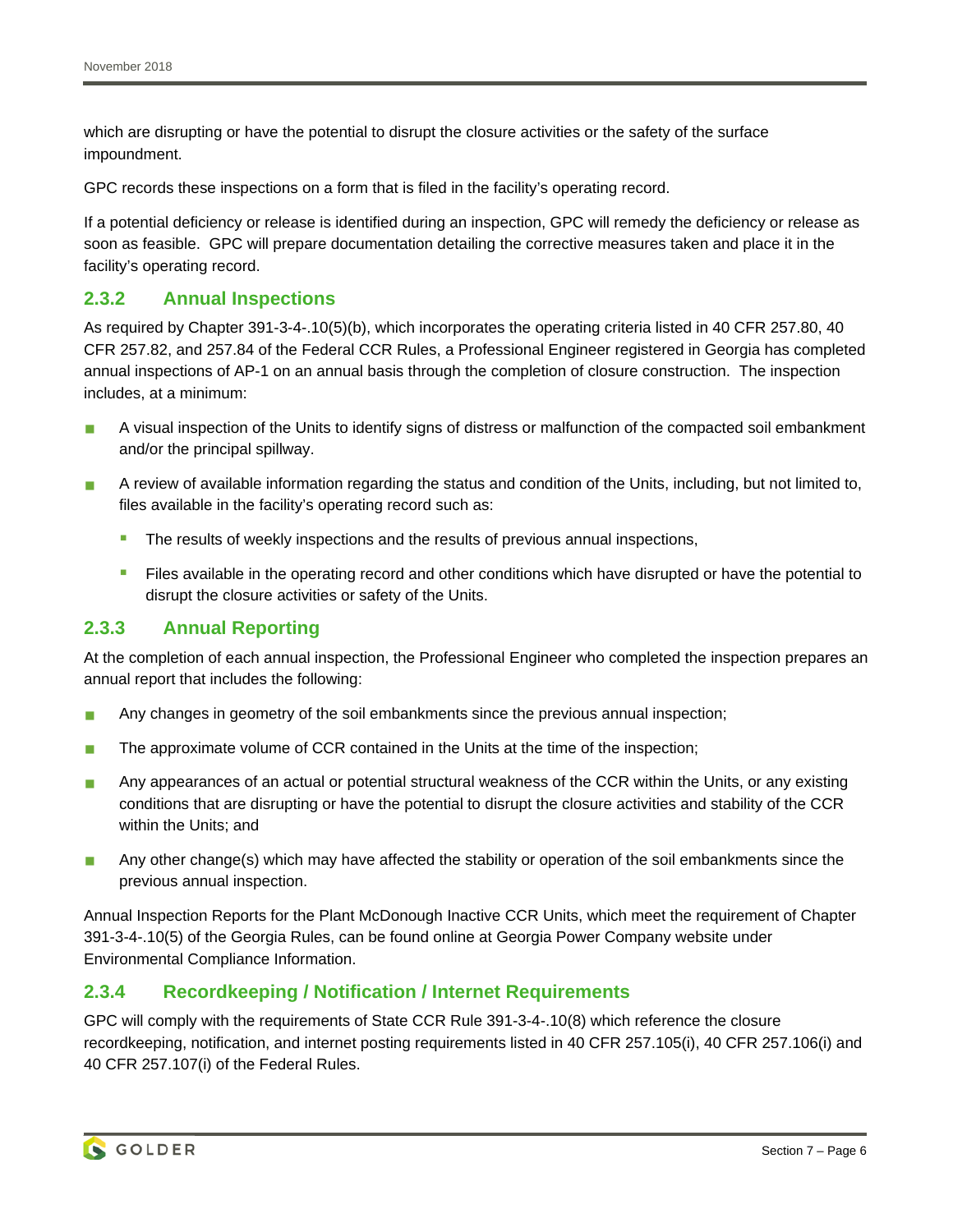## **2.3.5 Reporting - Certification of Closure and CCR Removal**

Upon completion of the closure construction for AP-1, a professional engineer registered in Georgia will prepare and GPC will submit a Closure Construction Certification Report and a Removal Certification Report to GA EPD documenting the completion of closure activities.

Pursuant to State CCR Rule 391-3-4-.10(7)(e), once all groundwater monitoring concentrations have been demonstrated not to exceed the applicable Federal and State groundwater protection standards, GPC will submit a Closure Report to the EPD Director. The Closure Report will be completed on forms provided by GA EPD.

GPC, as required by EPD, will submit confirmation that a notation on the property deed has been recorded in accordance with State CCR Rule 391-3-4-.10(7)(f).

# **2.4 Final Cover**

The final cover system for AP-1 was designed in accordance with 40 CFR 257.102(d)(3)(ii) to minimize maintenance after closure of the CCR units. The final cover system was designed to prevent the future impoundment of water, and includes measures to prevent infiltration, sloughing, minimize erosion from wind and water, settling, and subsidence. The area requiring a final cover is just under 30 acres. The engineered final cover system consists of the following minimum components, listed from top to bottom.

- Specified final cover infill as outlined in final closure plan design;
	- 1/2" minimum sand infill
	- 1/2" minimum sand infill with ArmorFill® application
	- 3/4" minimum HydroBinder<sup>®</sup> infill
	- **Specified rock/stone gradations overlying a geosynthetic separation and protection layer**
- Engineered Synthetic Turf (ClosureTurf®); and
- 40 mil minimum low density polyethylene geomembrane liner.

The final cover system, consisting of engineered synthetic turf with run-on and run-off controls, meets the closure standards of §257.102(d)(3)(i). Engineering calculations for the final cover design are presented in Section 4 of the Engineering Report located in Part B of this permit submittal.

# **2.5 Future Perimeter Barrier Wall**

The future construction of a perimeter barrier groundwater cutoff wall around AP-1 is being considered and a conceptual design alignment is shown on the Closure Plan Drawings. In order to prepare the design, additional data will be obtained by geotechnical and hydrogeologic investigations that will be conducted within the permit boundary. As permitting requires, Georgia Power will provide EPD with a permit modification request in which the permit level design for the barrier wall will be provided. The depth and plan alignment of the wall presented in this permit application may change based upon requirements identified during the final engineering design.

# **3.0 SCHEDULE AND COST**

Closure activities for AP-1 are outlined in the schedule presented in Table 1. AP-1 has undergone closure in accordance with §257.102(d) and no longer receives CCR. Final capping and closure in place of Unit AP-1 was completed in 2017. Following closure activities, future development for AP-1 includes the proposed installation of a perimeter barrier wall in 2019-2020, as well as potential future solar development.